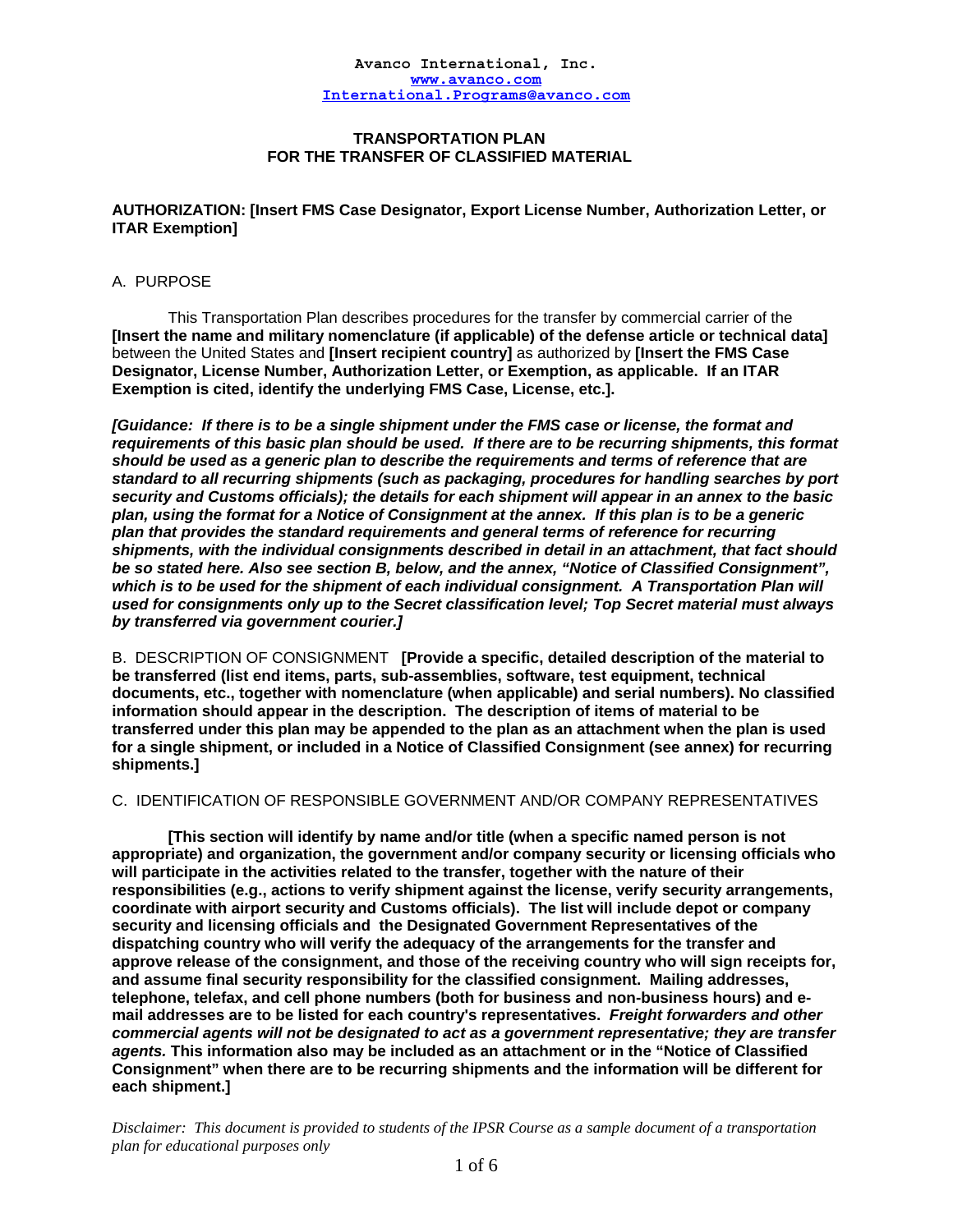# D. IDENTIFICATION OF COMMERCIAL ENTITIES TO BE INVOLVED IN EACH SHIPMENT.

**[Identify fully all commercial entities, such as freight forwarders, customs brokers, and commercial carriers (trucking companies, airlines, surface ships, etc.), including DTS contracted carriers, that will be involved. Include the level of facility security clearance and storage capability of each entity's facility. For each listed entity, include names of points of contact and their alternates and their addresses, telephone, telefax, and cell phone numbers (for business and non-business hours), e-mail addresses, and the specific functions that named persons will perform (a position may be identified when it is not appropriate to cite a person by name). This information must include the name of the captain of the aircraft or vessel or other on-board representative who has been briefed on the shipment and is to provide assistance. If there will be recurring shipments and the information will vary for each shipment, the details will be placed in the "Notice of Classified Consignment".]** 

E. PACKAGING THE CONSIGNMENT. **[Fully describe how the material is to be packaged. Packaging requirements will conform to the national security rules of the dispatching organization. The requirements for dispatch documents, inventories, seals, receipts, storage, and security containers will be explained. Any unique requirement of the sending and receiving governments also should be stated. When there are to be recurring shipments and the details would be different, the specific requirements will be placed in the Notice of Consignment.]** 

F. ROUTING OF THE CONSIGNMENT. **[Briefly identify in the basic paragraph the route to be taken, including the point of origin (e.g., identity of a military depot, contractor facility, etc.), any locations other than the destination where there will be stops or layovers, or the transfer of custody will occur, (e.g. names and addresses of freight forwarder facilities, ports, railheads, airports, airline terminal, etc.), and the final destination. Then describe the specific activities at each individual location for which handling and/or security oversight arrangements must be undertaken (e.g., the movement of a shipment from a Constant Surveillance Service truck to the hold of an aircraft), as indicated in subparagraphs 1 through 5, below. The establishment of these arrangements will require advance coordination between the shipper and airline or surface transport officials, and local security officials (e.g., airport and airline security and Customs) at the point of origin, at stops or layovers, and transfer points, and similar coordination at the destination by officials of the receiving government. The courier or escort must be provided with a written description of the arrangements that have been made, to include the identities of the points of contact and alternates (see section G, below), and the courier's or escort's responsibilities for each occurrence (e.g., observing the loading or unloading of a shipment to ensure maintenance of security). Also describe any special security arrangements that will be required because of the unique nature of a transfer, stop or layover, or processing point (e.g., an airport freight terminal or port receiving station), and the specific duties of persons who will be responsible for each action. For example, if a programmed layover is required, arrangements must be made for security storage of the consignment; this might entail arrangements with local government officials. Contingency stopover locations must be anticipated and arrangements made for such situations (e.g., an unexpected landing in a third country)**. **Provide the specific information described below regarding the specific activities that are necessary at each location that is listed. For recurring shipments, any information that is different for a specific shipment may appear in the "Notice of Classified Consignment" for each shipment.** 

 **1. Procedures and responsibility for notifying the Designated Government Representatives and the carrier and port security officials, and Customs in each country of the arrangements and schedule for the shipment (e.g., date, time, carrier, flight number, port, etc.).** 

 **2. Procedures and responsibility for verifying and overseeing the loading and sealing/locking the consignments on the carrier. Describe procedures at the loading points and any transfer points, to include verifying tally records, surveillance responsibilities, and witnessing of the counting and loading arrangements.**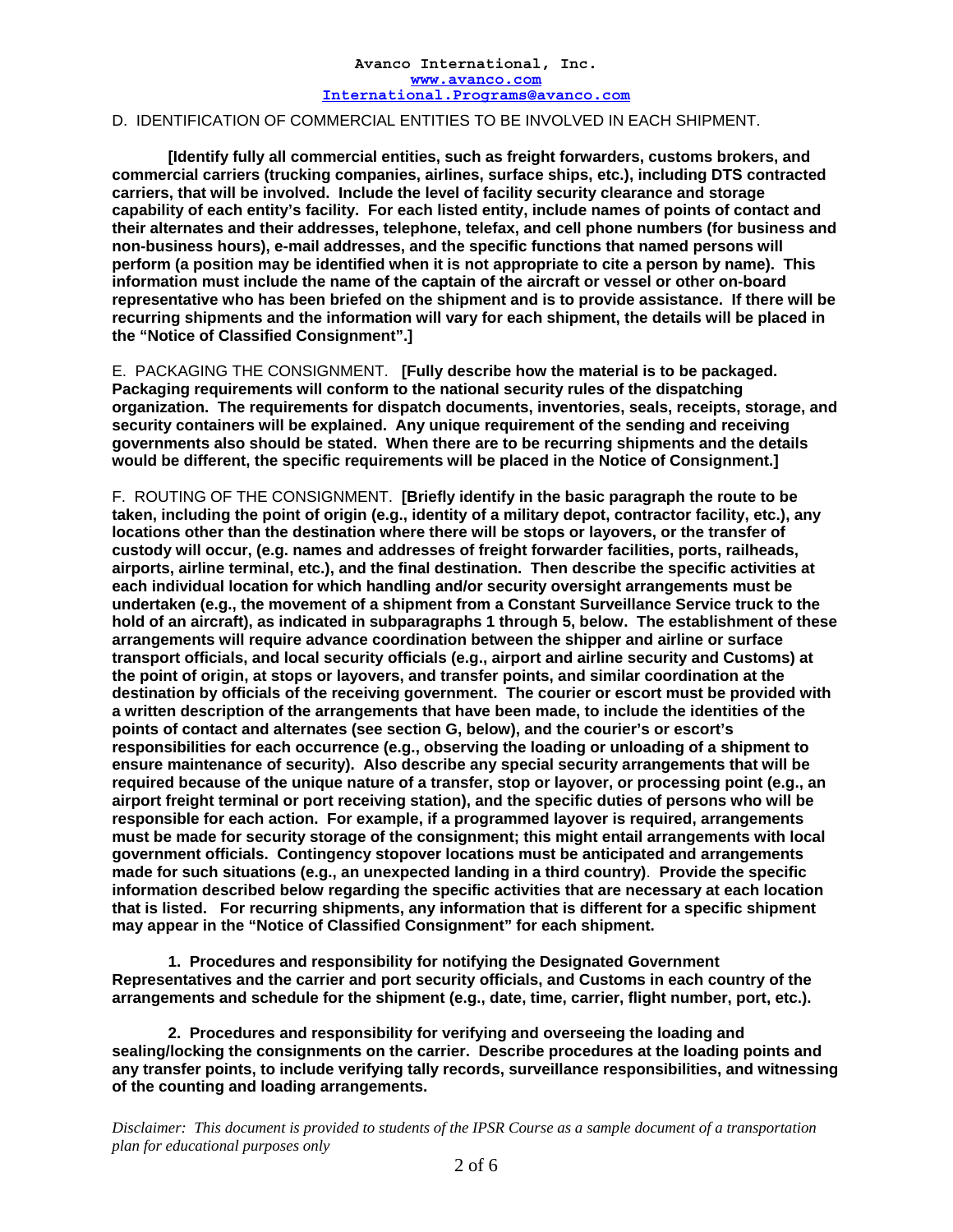**3. Procedures for arranging accessibility by the courier to the consignment en route (e.g., layovers, stops, diversions, etc.), such as priority disembarking from an aircraft at a stop. These procedures must be arranged in coordination with any freight forwarder/transfer agent and port and carrier security authorities.** 

 **4. Procedures for unloading at the destination, to include identification of a pre-arranged representative of the dispatching government in country who will provide assistance (if applicable) and the recipient government's Designated Government Representative, and procedures for change of custody, and receipt arrangements. If there are to be shipments to various locations and/or the arrangements are to be different for each shipment, this section may be very brief and the "Notice of Classified Consignment" annex will be used for the details.** 

 **5. Emergency communication procedures. List telephone, telefax, and cell phone numbers (for business and non-business hours) and email addresses for dispatching and recipient government points of contact to be notified at each location (including stopovers) in the event of emergency. For recurring shipments, this information will be placed in the "Notice of Classified Consignment" annex.** 

G**.** COURIERS/ESCORTS. **[This section will describe the procedures for the use of couriers or escorts from the point of origin to the ultimate destination. When couriers or escorts are to be used, they must be identified by name and title, organization, and passport number and/or other secondary identification, and include the identity of a dispatching company or government official who may be contacted to verify the identity of the courier/escort. Documentation required by or to be provided to the courier or escort will be described here. The section will include procedures for ensuring that the courier or escort is aware of the rules necessary to comply with Customs and security requirements. Provide in this section the procedures for handling Customs searches, and identify points of contact and alternates (the names and telephone, telefax and cell phone numbers (for business and non-business hours) and email addresses of government officials who may be called upon for assistance, together with the identity of the Customs and port security officials with whom prior arrangements have been made).]** 

*[Guidance: A courier (term used for a person who is carrying the material in his or her possession) or escort (term used for a person who is responsible for overseeing the security of material that is shipped as freight and stowed in the carrier) must accompany the consignment unless the commercial carrier possesses a Facility Security Clearance and agrees in the contract to provide a courier or escort who has the necessary personnel security clearance. Couriers and escorts may not be third-party persons (i.e., contract couriers). They must be cleared at the classification level of the material to be shipped and be briefed on their security responsibilities. Briefings of couriers or escorts will be tailored to the mode of transfer (e.g. commercial air, ships, truck, rail etc.). The courier must be provided the identity, by name, of the specific person who is designated as the receiving government's DGR, as well as the means by which such person will be identified (e.g., a specified type of picture identification card). Each courier or escort will be issued a "Courier Certificate" and will be provided a list of possible secure storage locations and points of contact and emergency phone numbers (for business and non-business hours). The Courier Certificate and security responsibility briefings from MISWG Document No. 1, "Arrangements for the International Hand Carriage of Classified Documents, Equipment and/or Components", both contained in the International Programs Security Requirements Handbook available on the Defense Security Service and Defense Institute of Security Assistance Management websites , should be used and included as an enclosure to the Transportation Plan. For recurring shipments, this section will describe the standard requirements for use of the courier or escort and the details for each shipment, including the identity of couriers or escorts, will appear in the "Notice of Classified Consignment".]* 

H. RECIPIENT RESPONSIBILITIES. **[Describe the specific responsibilities of the recipient government for making arrangements with its port security and Customs officials to facilitate entry of the shipment into the recipient country, including the identification of points of contact**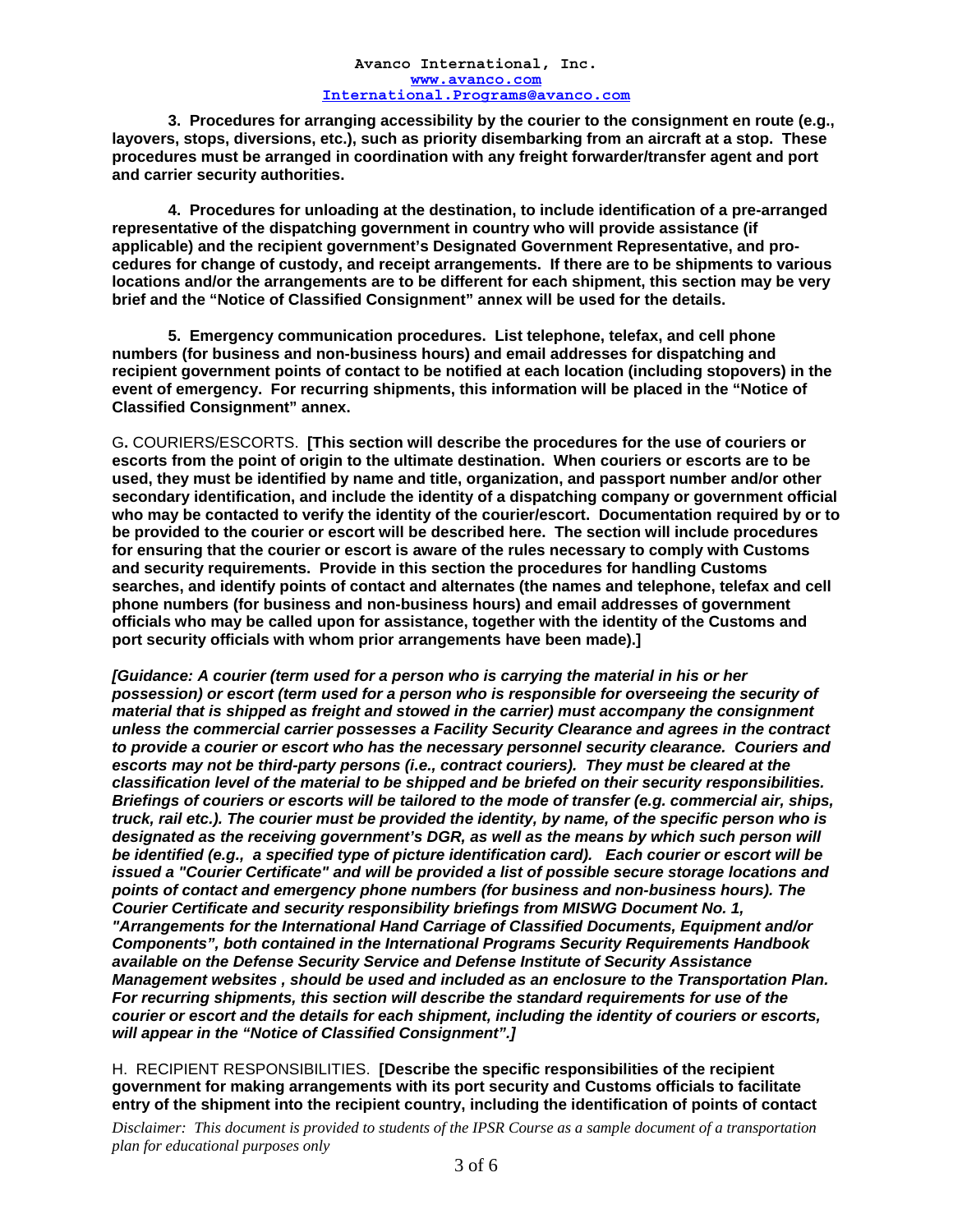**and alternates at the debarkation location. Indicate where the government-to-government transfer will be completed. If the location is other than the port of debarkation, explain how the consignment will be moved to the specified location and the responsibility and procedures for such movement. Also describe the responsibility of the recipient government's Designated Government Representative to inventory the material and receipt for the consignment and its contents at the specified location, including specifically how:** 

 **1. The recipient organization will notify its government security authority and the Designated Government Representative of the dispatching organization of any deviation in the routes or methods prescribed in the Transportation Plan.** 

 **2. The recipient organization will notify its security authority and the Designated Government Representative of the dispatching organization of any discrepancies in the documentation, damage or tampering with the packaging, or shortages in the consignment.** 

**3. The recipient organization or government will advise the Designated Government Representative of the dispatching organization of any known or suspected compromise of classified material or any other exigencies that may have placed the consignment in jeopardy.** 

**4. The recipient Designated Government Representative will sign for the contents of the package and return a copy of the receipt to the dispatching organization.]** 

I.TRANSFER DOCUMENTATION**: [Identify the documentation that is related to the shipment, including packing list, receipts, inventories, letter of offer and acceptance, export license, bill of lading, air waybill, signature and tally record, and declarations that my be required by law or regulation, etc.]** 

J. RETURN OF MATERIAL. **[This section will identify any requirements for the return of classified material to the manufacturer or government entity in the dispatching country (e.g. for warranty, repair, test, calibration etc.). The information provided will of necessity be general in nature. However, the basic requirement for a return Transportation Plan and methods to be used will be documented in the original Transportation Plan. The specific information required for an individual return shipment subsequently may be described in a Notice of Classified Consignment.]**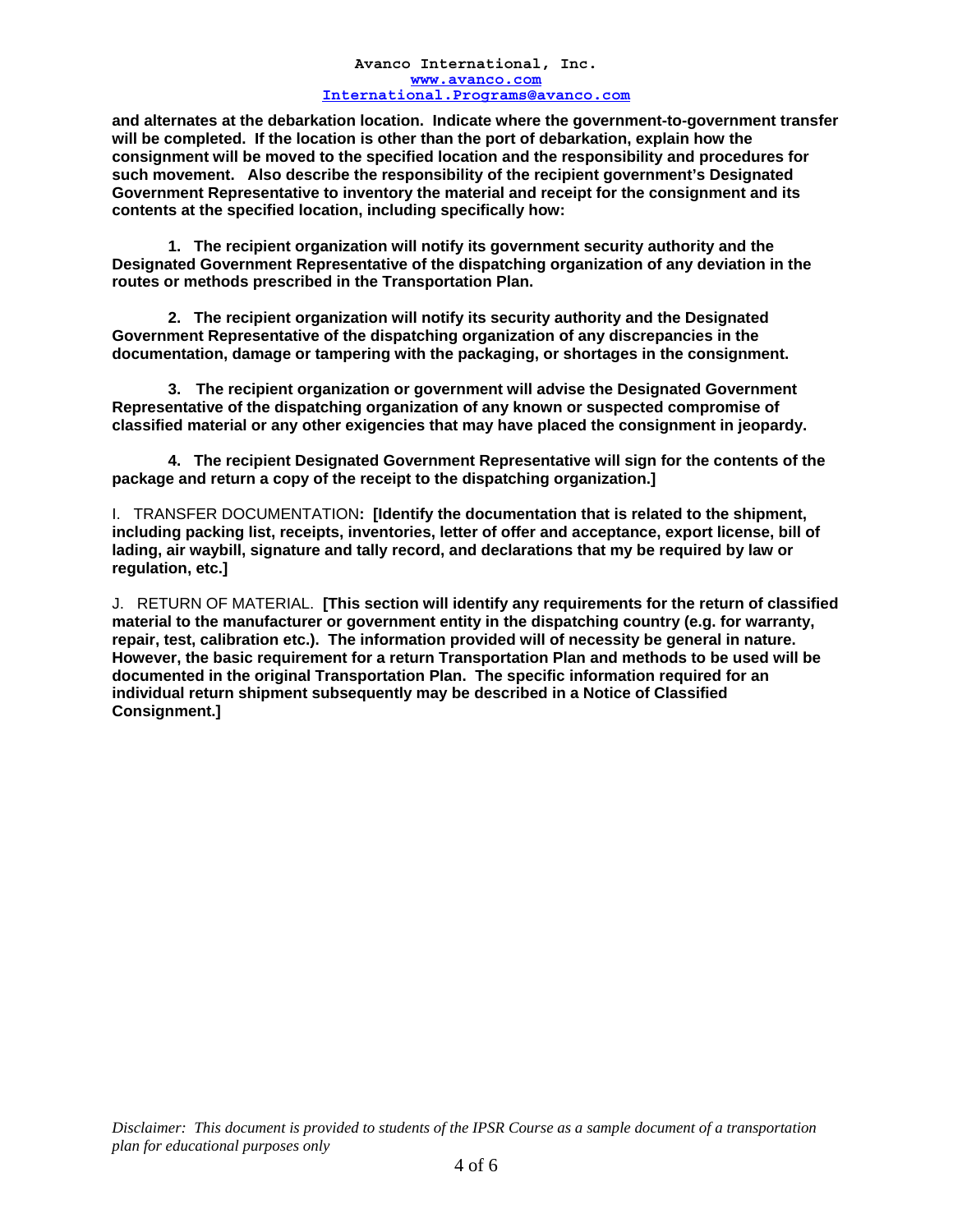# **NOTICE OF CLASSIFIED CONSIGNMENT TO TRANSPORTATION PLAN**  *FOR*

 **[Insert name and military nomenclature of the defense article or technical data]** 

**AUTHORIZATION: [Insert the FMS Case Designator, License Number, Authorization Letter, or ITAR Exemption.]** 

 1. PURPOSE. This annex describes procedures for the transfer by commercial carrier of the below listed items sold pursuant to **[cite the FMS Case Designator, Export License, Authorization Letter, or Exemption. If an ITAR Exemption is cited, identify the underlying authorization; e.g., FMS Case, License, etc.]** between **[Insert the name and address of the U. S. military depot or contractor facility]** and **[Insert the name and address of the government organization, contractor facility, or international organization]** in **[Insert the identity the country].** 

2. DESCRIPTION OF CONSIGNMENT. **[Insert a specific, detailed description of the enditems, parts, assemblies, sub-assemblies, software, test equipment, components, technical documents, etc. to be transferred under the annex, including the military nomenclature when applicable, and serial numbers; the number of packages or containers; a description of the packages or containers (e.g., the material of which they are constructed and the size and weight); and the numerical count of each item to be transferred in each package or container.]** 

### 3. IDENTIFICATION OF RESPONSIBLE GOVERNMENT AND/OR COMPANY OFFICIALS.

**[If the information was covered in the basic Transportation Plan, and has not changed, refer to the applicable section of the basic Transportation Plan. If the identity or other information related to any the persons in the basic Transportation Plan has changed, or the information was not covered in the basic Transportation Plan, include in this paragraph all of the information specified for section C of the Transportation Plan.]**

 4. IDENTIFICATION COMMERCIAL ENTITIES INVOLVED IN EACH TRANSFER. **[If the information was covered in the basic Transportation Plan, and has not changed, refer to the basic Transportation Plan. If the identity or other information related to any the carriers, facilities or persons in the basic Transportation Plan has changed, or the information was not covered in the basic Transportation Plan, include in this paragraph all of the information specified for section D of the Transportation Plan.]**

 5. ROUTING OF CONSIGNMENT. **[Unless the information is specifically covered in the basic approved Transportation Plan, the following information must be provided for each shipment. If the information is covered in the basic Transportation Plan, reference the applicable section of that Plan.]** 

 a. Identity of Mode of Transport: **[For each segment of the transfer (from point of origin to ultimate destination), identify the carriers to be used and include the name and address and the identity of a point of contact and an alternate (including telephone, cell phone, and telefax numbers, and e-mail addresses, both business and non-business hours) at all carriers. Include the flight, rail, or ship number, or other means of identifying the specific aircraft, vessel, or vehicle to be used, as well as the identity of the captain or other on-board representative who has been briefed on the arrangements for the shipment and is to provide assistance.]**